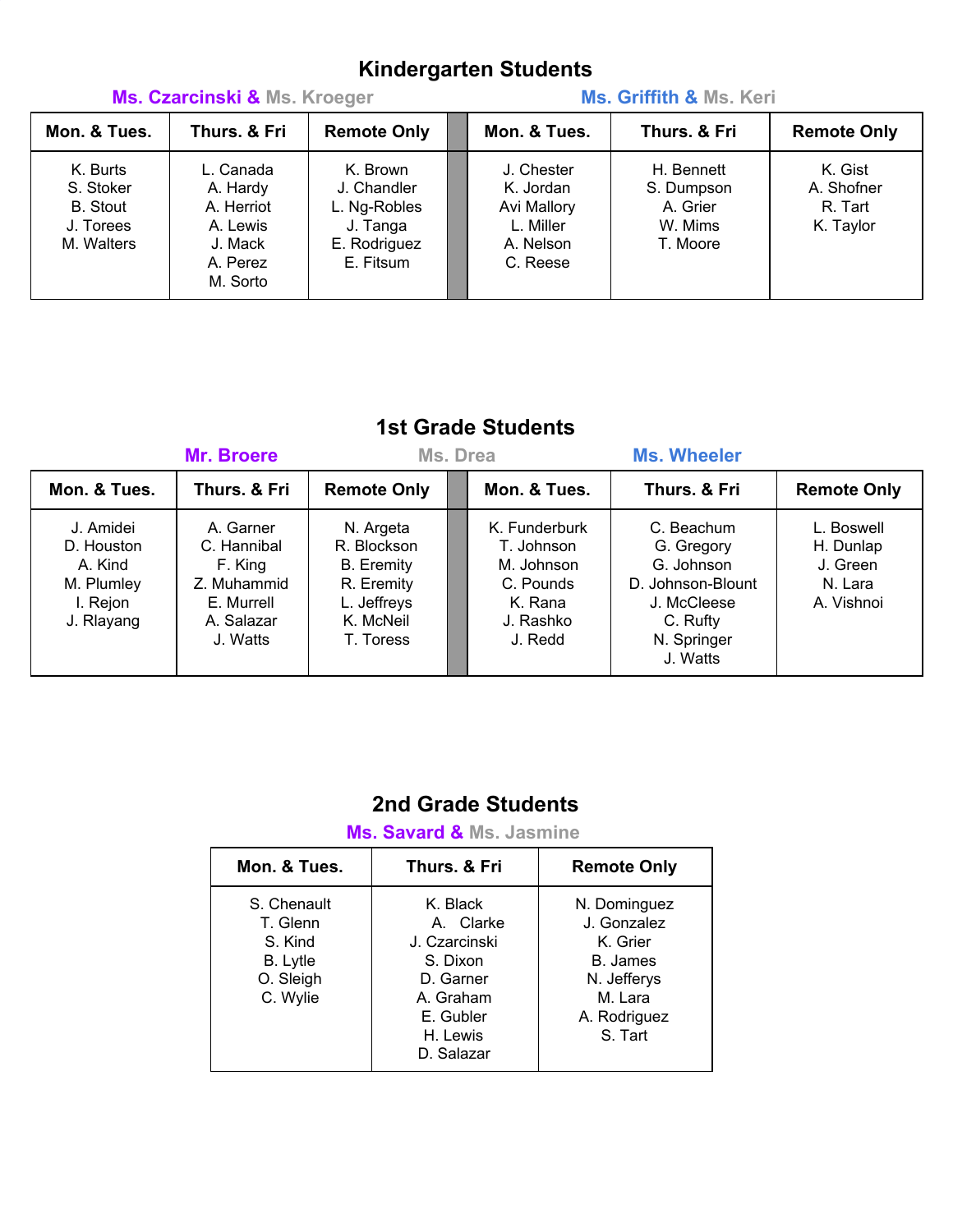# **3rd Grade Students**

|                                                                  | <b>Ms. McGriff</b>                                                                          | Ms. Harmon                                                     |  |                                                                                       | <b>Ms. Veronica</b>                                                       |                                                                                            |
|------------------------------------------------------------------|---------------------------------------------------------------------------------------------|----------------------------------------------------------------|--|---------------------------------------------------------------------------------------|---------------------------------------------------------------------------|--------------------------------------------------------------------------------------------|
| Mon. & Tues.                                                     | Thurs, & Fri                                                                                | <b>Remote Only</b>                                             |  | Mon. & Tues.                                                                          | Thurs, & Fri                                                              | <b>Remote Only</b>                                                                         |
| L. Cook<br>L. Miller<br>L. Purser<br>A. Solomon<br>N. Washington | K. Beachum<br>A. Cruz<br>D. Levangie<br>M. Levangie<br>J. McCleese<br>G. Purser<br>A. Tateo | D. Boswell<br>C. Davies<br>P. Mau<br>J. Thornwell<br>N. Fitsum |  | <b>B.</b> Colbert<br>J. Demery<br>K. Little<br>C. Rlayang<br>J. Simmons<br>D. Walters | L. Lane<br>K. Meredith<br>S. Owens<br>A. Rufty<br>I. Scott<br>K. Springer | R. Applewhite<br>L. Boyd-Kenly<br><b>B.</b> DeJarnett<br>S. Scott<br>I. Smith<br>A. Braggs |

### **4th Grade Students 5th Grade Students**

|                                                                                              | <b>Mr. Hinson</b>                               |                                                                                                                                                     | Ms. Elaine |                                                                                                                 |                                                                                                                                                                    |                                                                                                                            |
|----------------------------------------------------------------------------------------------|-------------------------------------------------|-----------------------------------------------------------------------------------------------------------------------------------------------------|------------|-----------------------------------------------------------------------------------------------------------------|--------------------------------------------------------------------------------------------------------------------------------------------------------------------|----------------------------------------------------------------------------------------------------------------------------|
| Mon. & Tues.                                                                                 | Thurs. & Fri                                    | <b>Remote Only</b>                                                                                                                                  |            | Mon. & Tues.                                                                                                    | Thurs. & Fri                                                                                                                                                       | <b>Remote Only</b>                                                                                                         |
| M. Dinh<br>T. Flip<br>J. Hedgepeth<br>A. Mallory<br>L. McCracken<br>A. Myatthu<br>S. Ramirez | J. Nunez<br>M. Sorto<br>Z. Sterling<br>N. Tateo | N. Argeta<br>A. Cortez<br>A. Kearns<br>S. Lara<br>J. Oppong<br>D. Perkins<br>D. Potts<br>T. Ramsey<br>M. Saxton<br>A. Sorto<br>P. Tart<br>E. Fitsum |            | J. Cole<br>Z. Curry<br>J. Hernandez<br>B. Lyles<br>T. Moore<br>A. Purser<br>S. Sleigh<br>M. Smith<br>K. Villela | J. Beachum<br>K. Black<br>E. Czarcinski<br>T. Grey-Jackson<br>L. Griffith<br>O. Harmon<br>C. Hurley<br>S. King<br>S. Meredith<br>B. Nunez<br>M. Purser<br>B. Rufty | K. Anderson<br>P. Bass<br>S. DeJarnett<br>R. Houlihan<br>P. Johnson<br>R. Mason<br>J. Rodriguez<br>L. Shofner<br>N. Turner |

### **6th Grade Students Ms. Shagena Ms. McDermott**

| <u>MS. Shaqena</u>                                                                                                                                                           | <b>MS. MCDermott</b>                                                                                                                            |                                                                                                                                                                                   |
|------------------------------------------------------------------------------------------------------------------------------------------------------------------------------|-------------------------------------------------------------------------------------------------------------------------------------------------|-----------------------------------------------------------------------------------------------------------------------------------------------------------------------------------|
| Mon. & Tues.                                                                                                                                                                 | Thurs, & Fri                                                                                                                                    | <b>Remote Only</b>                                                                                                                                                                |
| A. Broadway<br>L. Cox-Arrington<br>D. Callaway<br>G. Clark<br>J. Cross<br>K. Eaves<br>O. Eller<br>K. Oates<br>Z. Rana<br>E. Serrano<br>R. Spangenburg<br>F. Sweat<br>L.Young | <b>B.</b> Carmichael<br>G. Haddock<br>S. Hannibal<br>L. Espinal<br>E. Lane<br>J. Medina<br>H. Murrell<br>N. Oliver<br>T. O'Neill<br>E. Springer | J. Breeland<br>M. Cabral<br>J. Cabrera<br>D. Gonzalez<br>J. Epstein<br>M. Hall<br>D. Hicks<br>Z. Hill<br>M. Perry<br>C. Phillips<br>R. Richardson<br>K. Thornwell<br>D. Valentine |
|                                                                                                                                                                              |                                                                                                                                                 |                                                                                                                                                                                   |